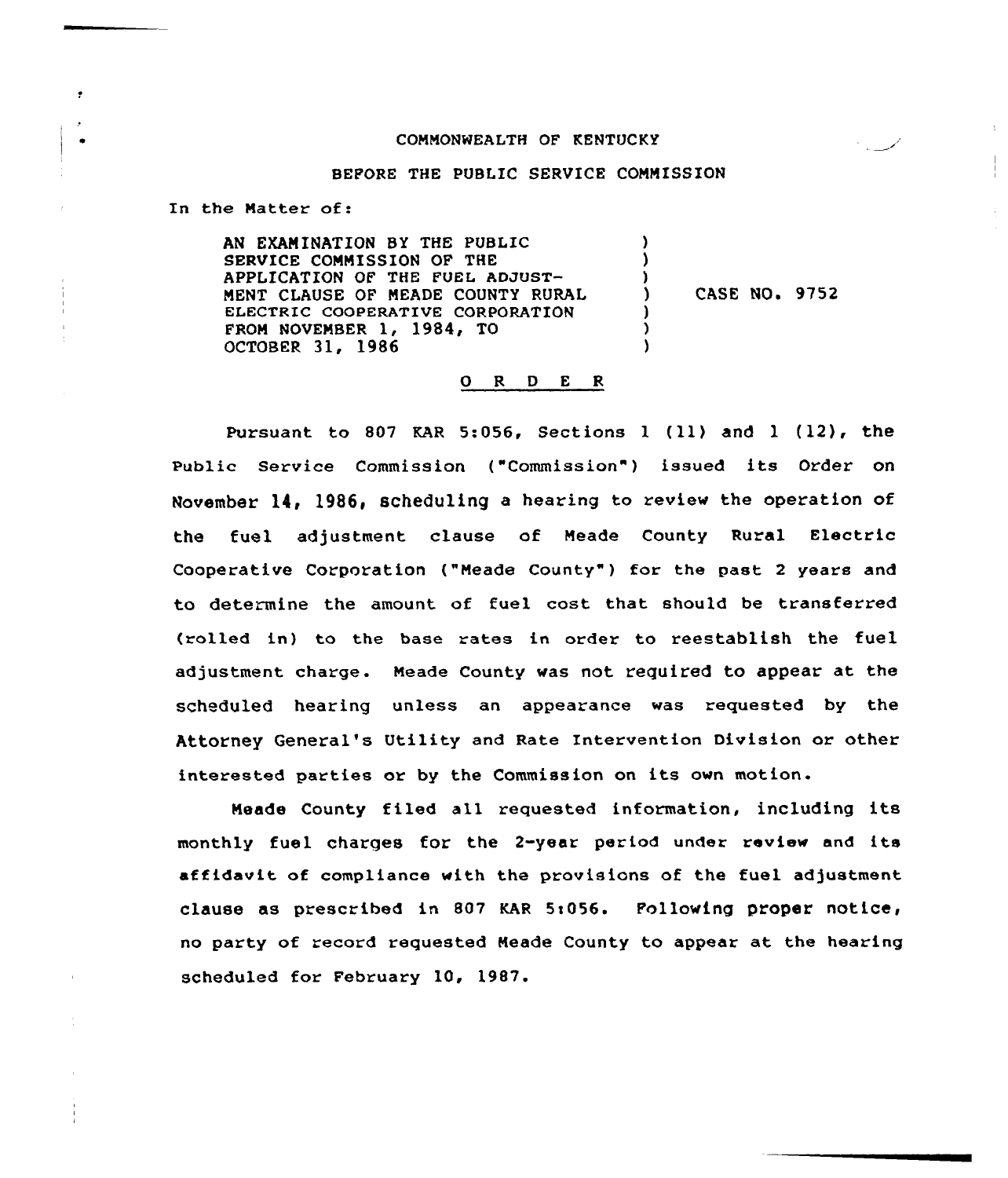The commission approved a transfer (roll-in) of (1.65) mills per KWH to the base rates of Meade County's wholesale supplier, Big Rivers Electric Corporation ("Big Rivers" ) in Case No. 9730. Approval of Big Rivers' proposal requires that Meade County also be authorized to roll-in those same fuel costs to its base rates.

The Commission, having considered the evidence of record and being advised, finds that:

1. Heade County has complied in all material respects with the provisions of 807 KAR 5:056.

2. Meade County's wholesale supplier has been authorized to transfer (roll-in} to its base rates fuel costs of {1.65) mills per RNH in Case No. 9730.

3. Meade County should be authorized to decrease the rates charged its customers by 1.78 mills per KNR in order to transfer fuel costs rolled-in by Big Rivers from the fuel adjustment clause to the base rates pursuant to the Commission's Order in Case No. 9730 and applicable line loss, and this can best be accomplished by a uniform reduction in all energy rates.

4. The revised rates and charges in Appendix <sup>A</sup> are designed to reflect the transfer of fuel costs from the fuel adjustment clause rate to the base rates.

IT IS THEREFORE ORDERED that:

 $\frac{1}{2}$ 

(1) The charges and credits applied by Neade County through the fuel adjustment clause for the period November 1, 1984, through October 31, 1986, be and they hereby are approved.

 $-2-$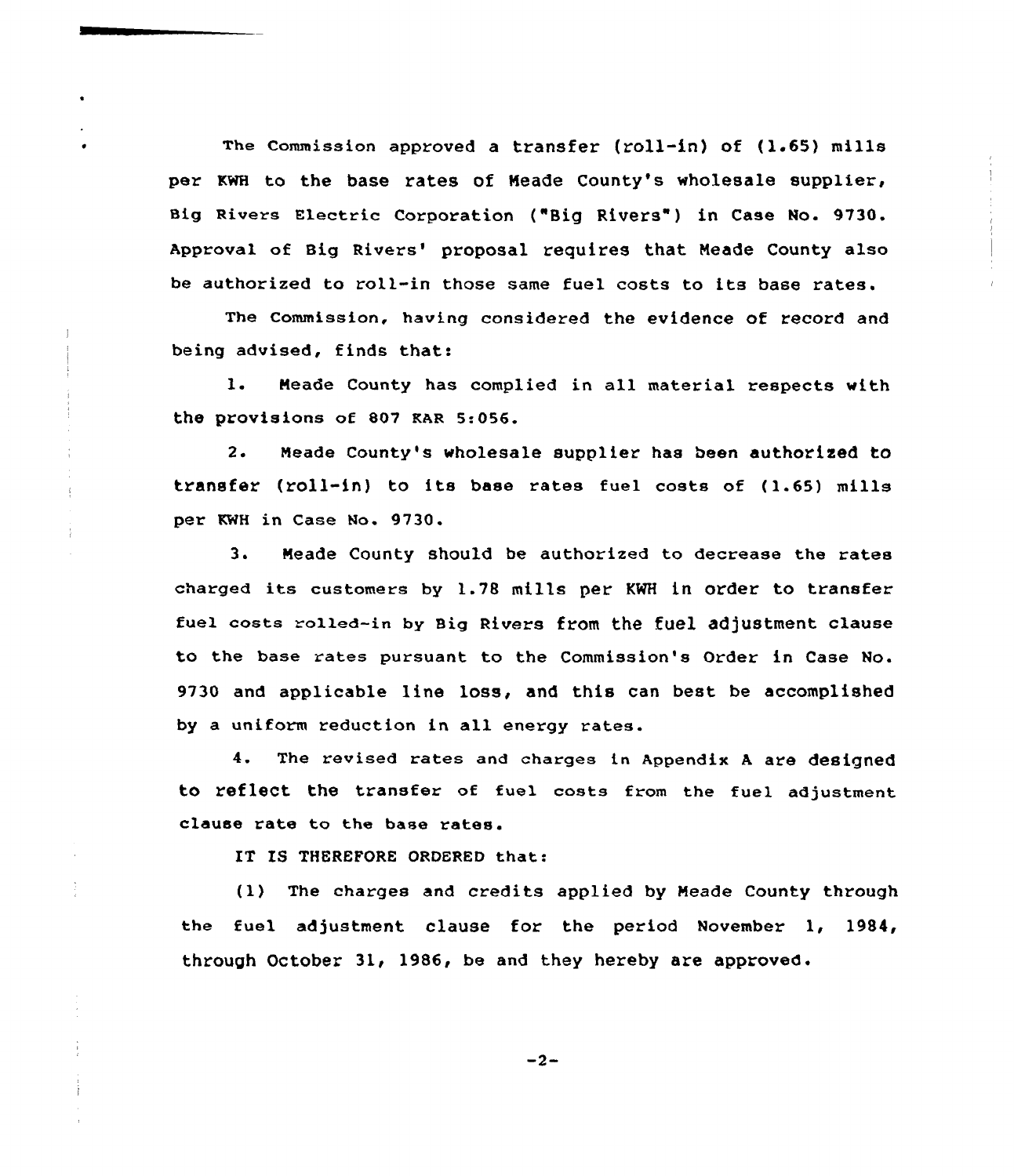(2) Neade county be and it hereby is authorized to transfer to its base rates fuel costs transferred (rolled-in) by its wholesale supplier pursuant to Case No. 9730.

(3) The rates in Appendix <sup>A</sup> be and they hereby are approved for service rendered by Neade County on and after June 1, 1987, which is also the effective date for Big Rivers' rates.

(4) Within 30 days from the date of this Order Neade County shall file with the Commission its revised tariff sheets setting out the rates approved herein.

Done at Frankfort, Kentucky, this 11th day of May, 1987.

# PUBLIC SERVICE COMMISSION

ud D. Hom Chairman

bleh Commissione

#### ATTEST:

Executive Director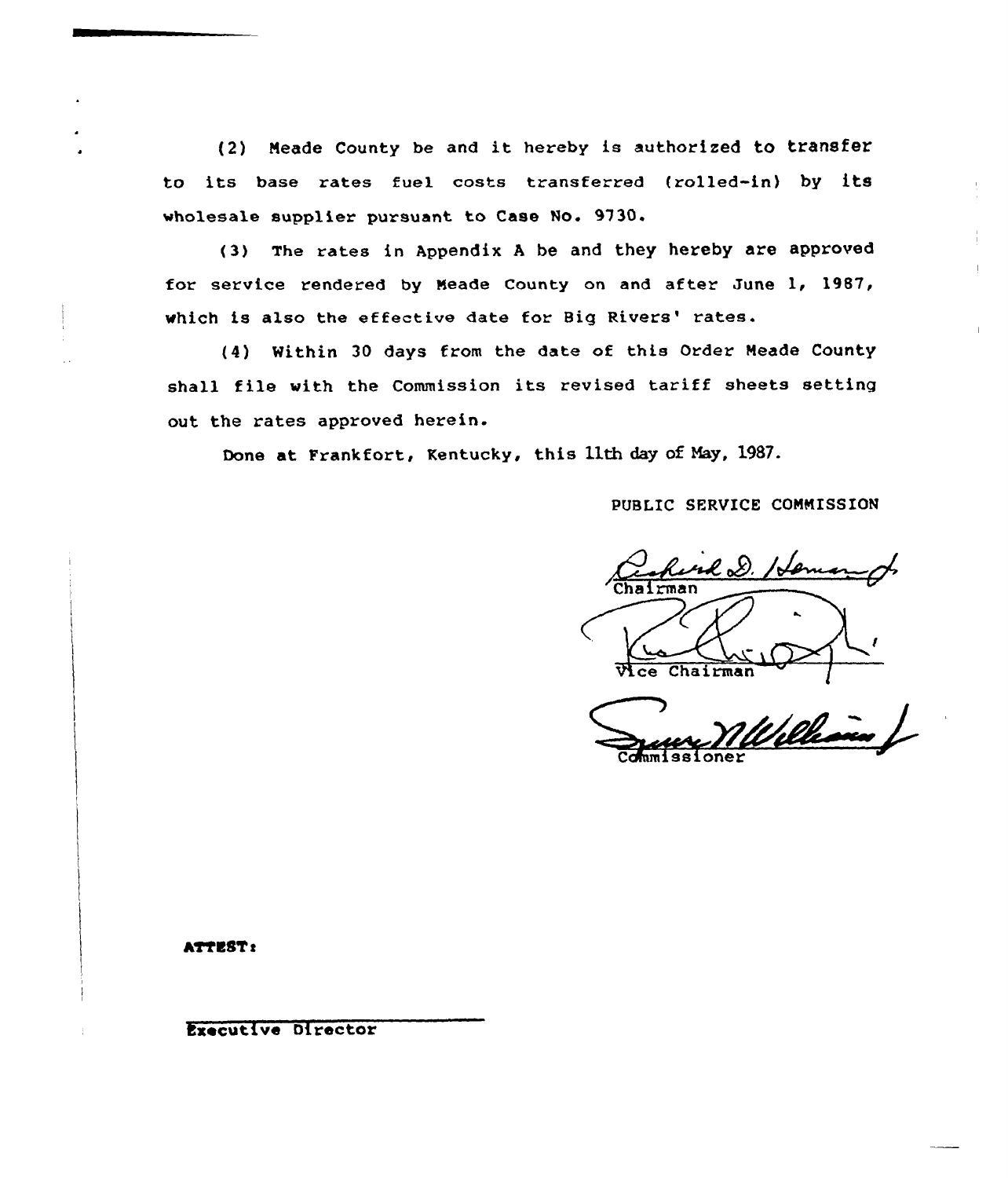### APPENDIX A

## APPENDIX TO AN ORDER OF THE KENTUCKY PUBLIC SERVICE COMMISSION IN CASE NO. 9752 DATED 5/11/87

The following rates and charges are prescribed for the customers in the area served by Meade County Rural Electric Cooperative Corporation. All other rates and charges not specifically mentioned herein shall remain the same as those in effect under authority of this Commission prior to the date of this Order.

### RATE SCHEDULE 1 - RESIDENTIAL, PARM AND NON-FARM, SCHOOLS AND CHURCHES\*

|       | Customer Charge - No KWH Usage | \$4.33 |
|-------|--------------------------------|--------|
| First | 300 KWH Per Month              | .05501 |
| Next  | 700 KWH Per Month              | .04177 |
|       | All Over 1,000 KWH Per Month   | .03800 |

# RATE SCHEDULE 2 - COMMERCIAL RATE\*

|       | Customer Charge - No KWH Usage | <b>S4.33</b> |
|-------|--------------------------------|--------------|
| First | 500 KWH Per Month              | .05974       |
| Next  | 500 KWH Per Month              | .05397       |
|       | All Over 1,000 KWH Per Month   | .04659       |

### RATE SCHEDULE 3 - GENERAL SERVICE, 0-49 KVA\*

|       | Customer Charge - No KWH Usage | \$4.33 |
|-------|--------------------------------|--------|
| First | 500 KWH Per Month              | .05774 |
| Next  | 500 KWH Per Month              | .05268 |
|       | All Over 1,000 KWH Per Month   | .04516 |

and a series

RATE SCHEDULE 4 - LARGE POWER SERVICE, OVER 50 KVA\*

Rates:

 $\bullet$ 

 $\bullet$ 

\$2.36 per month per KW of billing demand, plus energy charge of:

and a series and